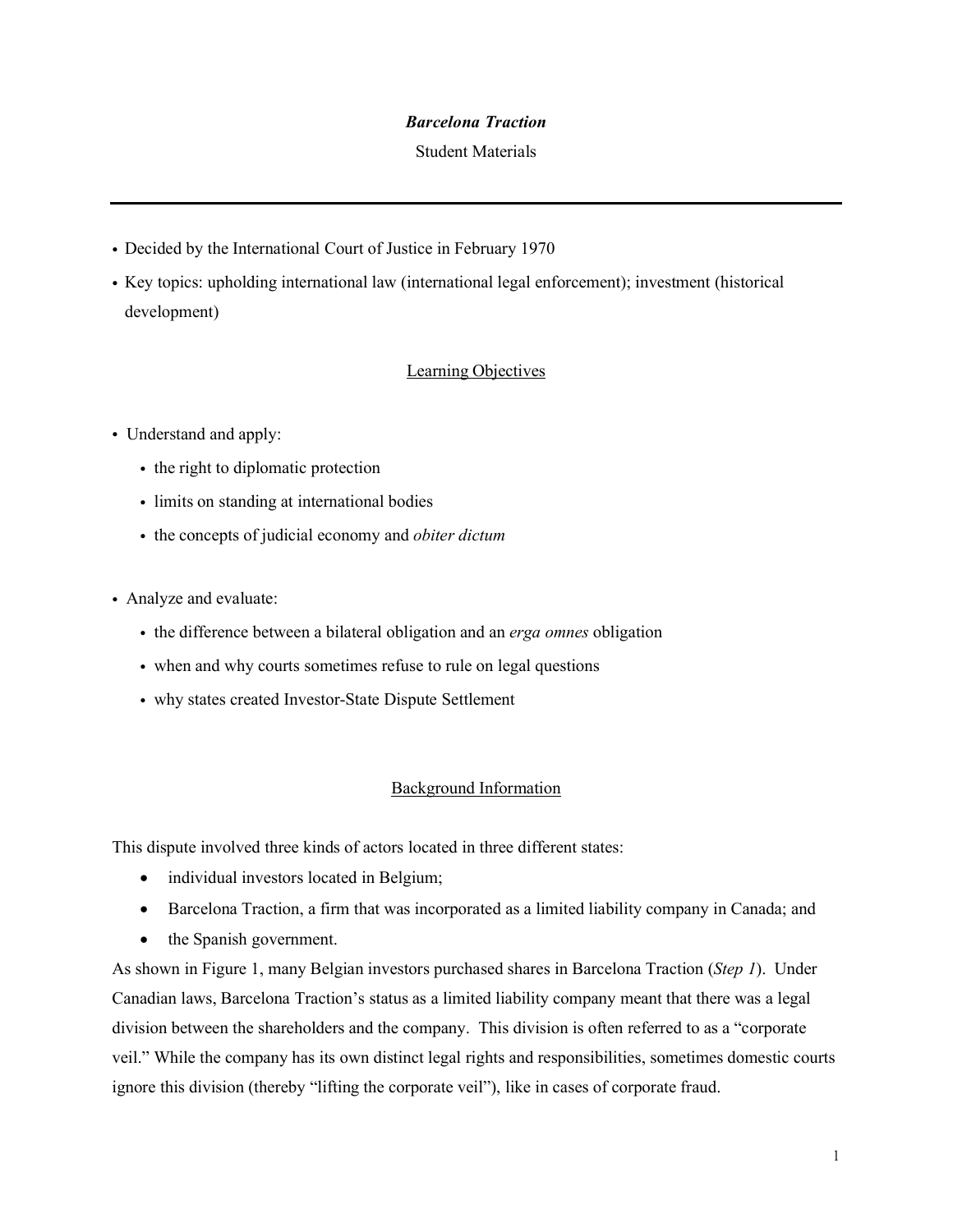



Barcelona Traction invested its capital in property and commercial activities in Spain (*Step 2*). Namely, it provided electricity and related services to the city of Barcelona. In 1948, new policies passed by the Spanish government reduced the company's profitability  $(S \text{top } 3)$ .<sup>1</sup> These changes pushed the company into insolvency (meaning that the company could not pay its debts), dramatically lowering the value of company shares (*Step 4*).

Beginning in 1948, the Canadian government invoked its right to diplomatic protection by contacting the Spanish government and attempting to negotiation a solution on behalf of Barcelona Traction. These efforts were unsuccessful and ultimately abandoned by Canada after many years. Individual investors in Belgium were upset by this outcome and pressured the Belgium government to intervene on their behalf. Ultimately, Belgium sued Spain at the International Court of Justice, arguing that Spain had violated customary international law on protecting foreign investment. To file this lawsuit, Belgium asserted its own right to diplomatic protection—Belgium argued that it had the right to protect Belgian shareholders from mistreatment by Spain.

Spain made many legal arguments to try to get the ICJ to dismiss the case. In the edited judgment below from 1970, the ICJ considers the issue of standing—that is, whether Belgium had capacity to challenge Spain's actions in an international court. Spain acknowledged that its actions—which it believed were legal—had a direct effect on Barcelona Traction, a Canadian company. However, Spain's actions only had an indirect effect on Belgian shareholders. Therefore, Spain believed that Belgium could not argue

<sup>1</sup> Namely, the Spanish government imposed currency controls that made it difficult for the company to pay off its debt. When the company then defaulted on its debt, a Spanish court transferred ownership of the company to bondholders. However, these details do not matter for understanding the ICJ ruling.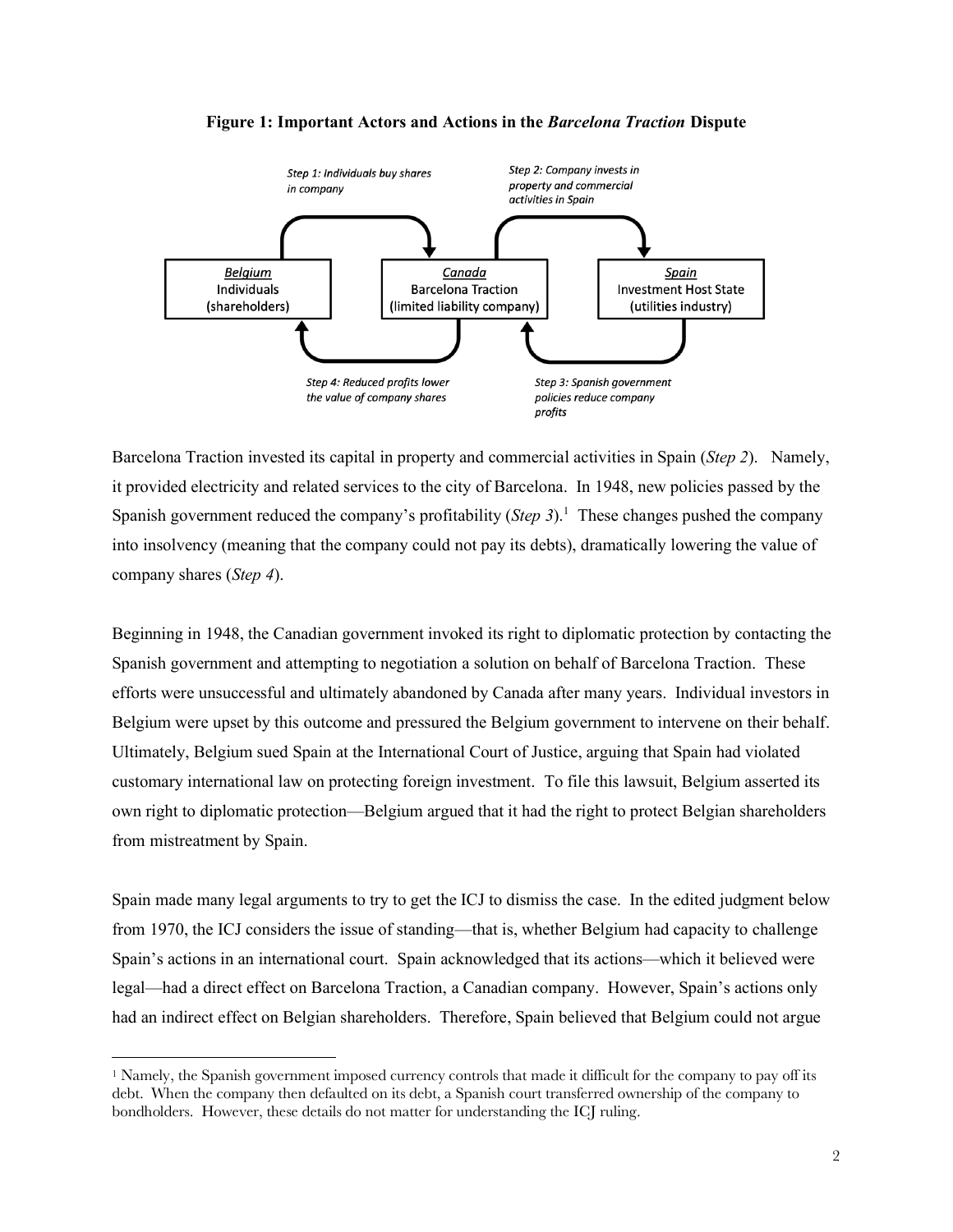that Spain had violated international law because it could not claim a legal interest in the case. Belgium disagreed with this logic for multiple reasons:

- Belgium argued that the division between a corporation and its shareholders was artificial and should thus be ignored by the ICJ;
- Belgium argued that the "corporate veil" could be "lifted" because the company was in insolvency and was not adequately protected by Canada; and
- Belgium argued that its economic interest in the well-being of its individual investors gave it a legal interest in the dispute.

The ICJ carefully considered these various arguments and ruled in favor of Spain. The ICJ ruled that Belgium lacking standing to sue Spain.

Despite its age, the *Barcelona Traction* ruling remains an important case for multiple reasons. It was the first case in which an international court discussed the concept of an *erga omnes* legal obligation. The ICJ also clarified limits on standing that continue to affect modern cases. Finally, the ruling highlighted several issues in international investment law, including the limited ability of shareholders and corporations to seek legal remedies for possible violations of international law. These issues ultimately caused many developed states to pressure less-developed states into signing bilateral investment treaties that included access to Investor-State Dispute Settlement. Barcelona Traction thus helps us to understand why modern investment law looks the way that it does, and what the implications would be of removing Investor-State Dispute Settlement from future investment treaties.

# Relevant Legal Texts

*[None for this edited portion of the judgment.]*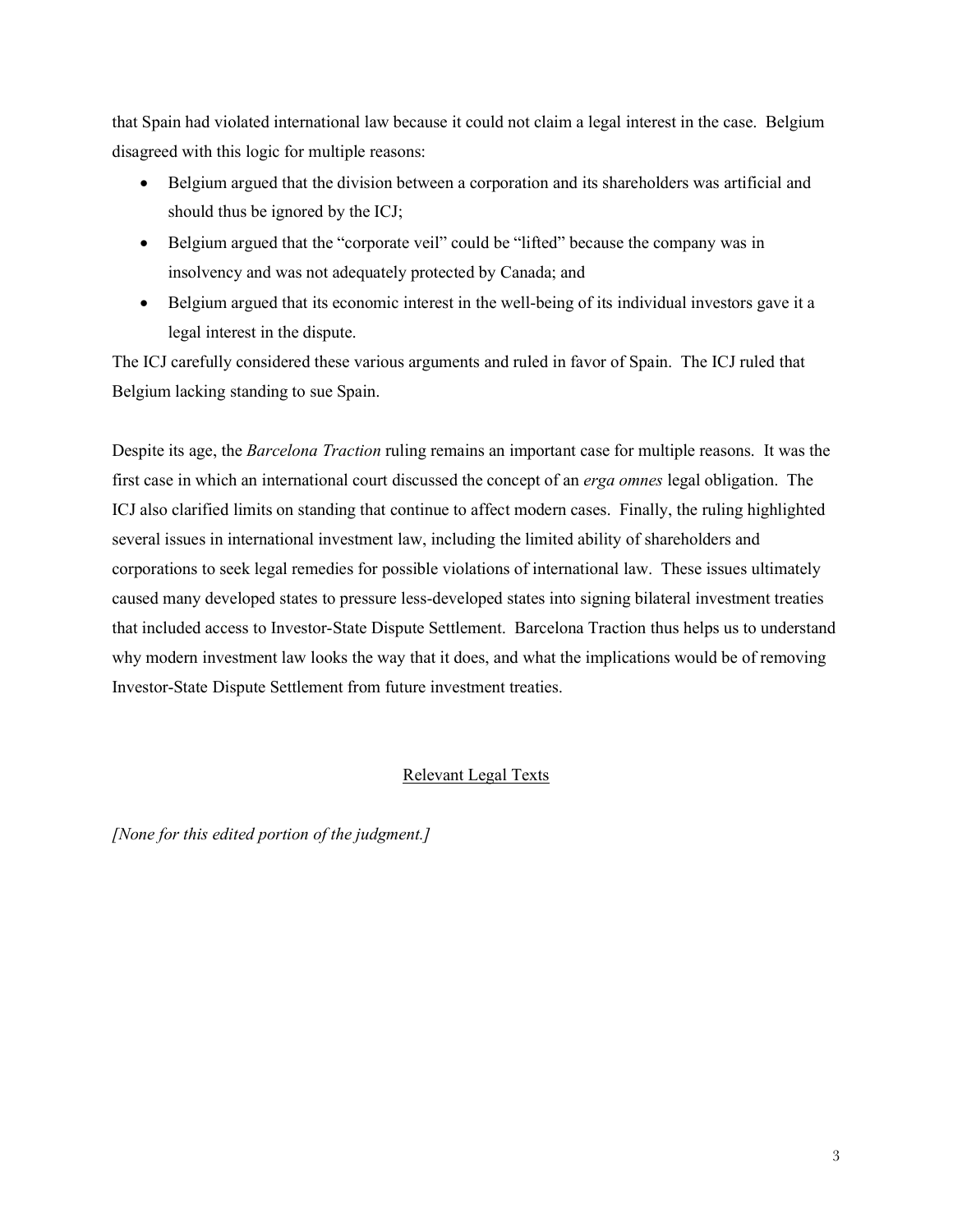#### Judgment

The ICJ began by distinguishing between bilateral legal obligations—which are made to an individual state—and *erga omnes* obligations—which are made to the international community as a whole. While the concept of an *erga omnes* obligation had been discussed by law scholars, this judgment is the first time that an international court explicitly mentioned the concept.

When a state admits into its territory foreign investments or foreign nationals, whether natural or juristic persons, it is bound to extend to them the protection of the law and assumes obligations concerning the treatment to be afforded them. These obligations, however, are neither absolute nor unqualified. In particular, an essential distinction should be drawn between the obligations of a state towards the international community as a whole, and those arising *vis-à-vis* another state in the field of diplomatic protection. By their very nature the former are the concern of all states. In view of the importance of the rights involved, all states can be held to have a legal interest in their protection; they are obligations *erga omnes*.

Such obligations derive, for example, in contemporary international law, from the outlawing of acts of aggression, and of genocide, as also from the principles and rules concerning the basic rights of the human person, including protection from slavery and racial discrimination. Some of the corresponding rights of protection have entered into the body of general international law … Others are conferred by international instruments of a universal or quasi-universal character.

The Court then argued that international law on the treatment of foreign nationals did not create *erga omnes* obligations. This meant that Belgium could only sue Spain if Belgium could prove that it had a legal right that was violated by Spain.

Obligations the performance of which is the subject of diplomatic protection are not of the same category. It cannot be held, when one such obligation in particular is in question, in a specific case, that all states have a legal interest in its observance. In order to bring a claim in respect of the breach of such an obligation, a state must first establish its right to do so …

In the present case it is therefore essential to establish whether the losses allegedly suffered by Belgian shareholders in Barcelona Traction were the consequence of the violation of obligations of which they were the beneficiaries. In other words: has a right of Belgium been violated on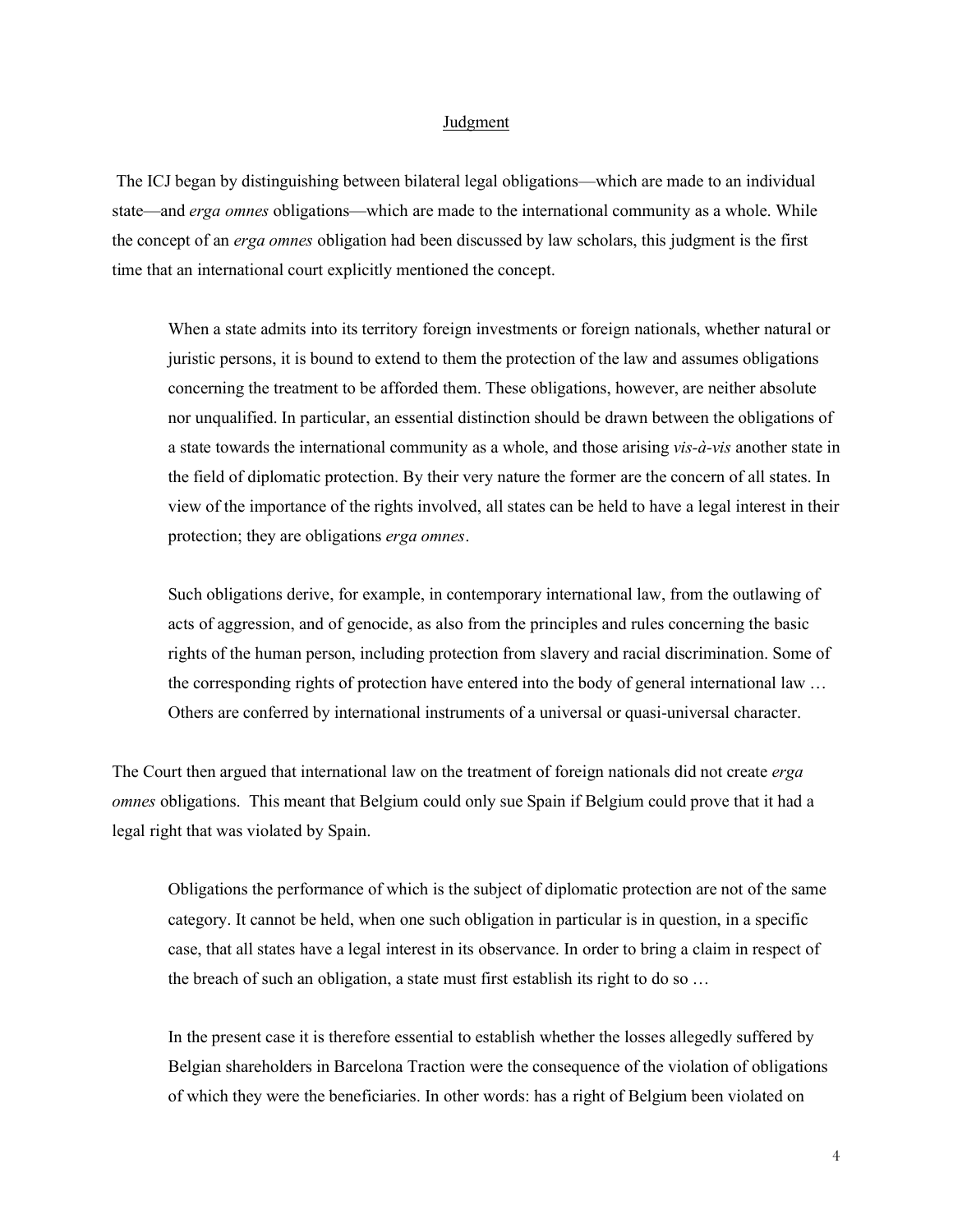account of its nationals' having suffered infringement of their rights as shareholders in a company not of Belgian nationality?

Thus it is the existence or absence of a right, belonging to Belgium and recognized as such by international law, which is decisive for the problem of Belgium's capacity.

The ICJ then noted that its ruling had to rely on two bodies of law. First, it had to consider customary international law on the treatment of foreign nationals. Second, it had to consider domestic ("municipal") law on the relationship between corporations and shareholders.

In seeking to determine the law applicable to this case, the Court has to bear in mind the continuous evolution of international law. Diplomatic protection deals with a very sensitive area of international relations, since the interest of a foreign state in the protection of its nationals confronts the rights of the territorial sovereign, a fact of which the general law on the subject has had to take cognizance in order to prevent abuses and friction. From its origins closely linked with international commerce, diplomatic protection has sustained a particular impact from the growth of international economic relations, and at the same time from the profound transformations which have taken place in the economic life of nations. These latter changes have given birth to municipal institutions, which have transcended frontiers and have begun to exercise considerable influence on international relations. One of these phenomena which has a particular bearing on the present case is the corporate entity.

In this field international law is called upon to recognize institutions of municipal law that have an important and extensive role in the international field. This does not necessarily imply drawing any analogy between its own institutions and those of municipal law, nor does it amount to making rules of international law dependent upon categories of municipal law. All it means is that international law has had to recognize the corporate entity as an institution created by states in a domain essentially within their domestic jurisdiction … In view of the relevance to the present case of the rights of the corporate entity and its shareholders under municipal law, the Court must devote attention to the nature and interrelation of those rights.

The Court did not discuss the domestic ("municipal") law of a specific state, but rather described a general trend across domestic legal systems. Namely, it noted that domestic law recognized that a limited liability company was a legal entity that has rights and responsibilities, independent of its shareholders.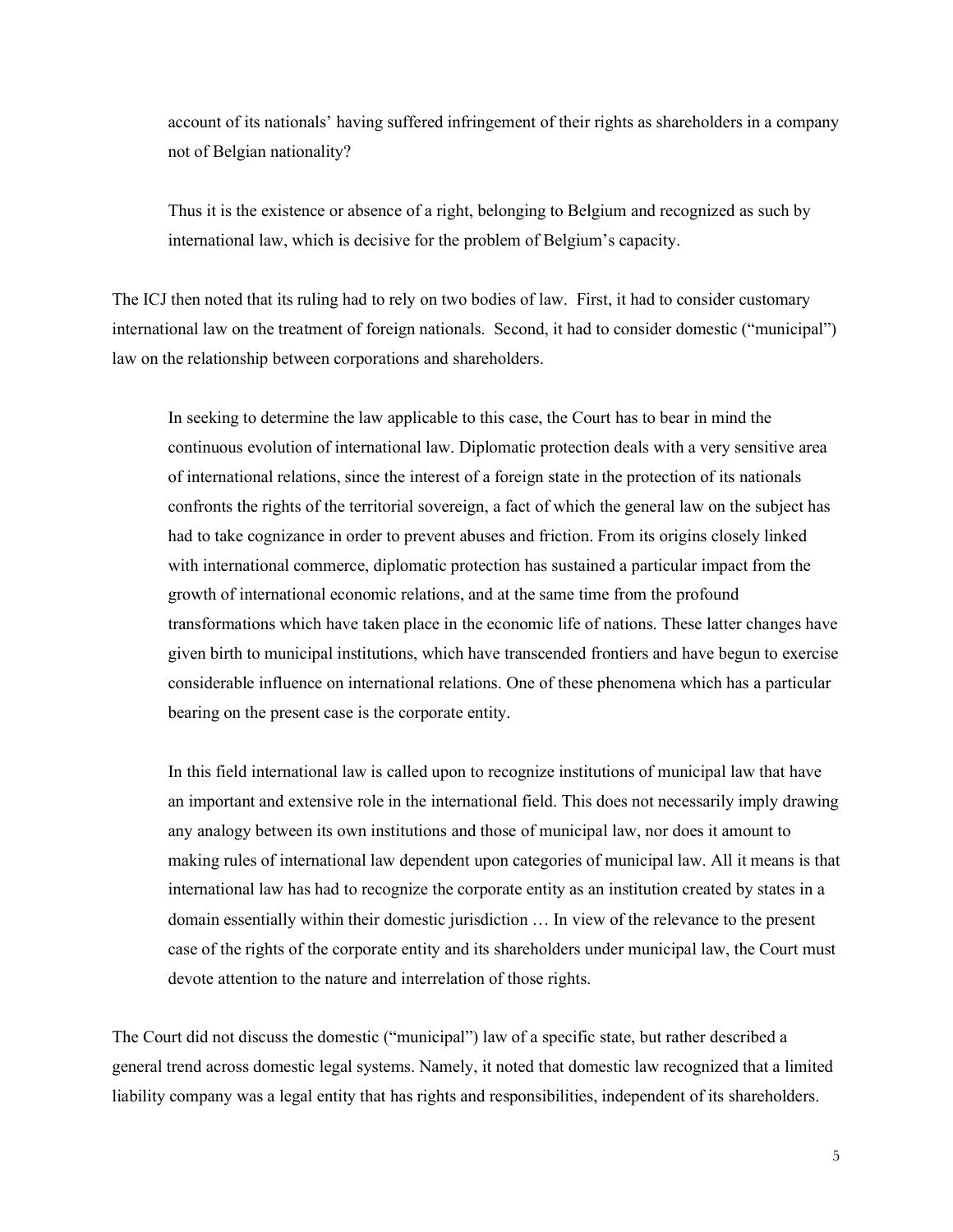Seen in historical perspective, the corporate personality represents a development brought about by new and expanding requirements in the economic field, an entity which in particular allows of operation in circumstances which exceed the normal capacity of individuals. As such it has become a powerful factor in the economic life of nations. Of this, municipal law has had to take due account, whence the increasing volume of rules governing the creation and operation of corporate entities, endowed with a specific status. These entities have rights and obligations peculiar to themselves.

There is, however, no need to investigate the many different forms of legal entity provided for by the municipal laws of states, because the Court is concerned only with that exemplified by the company involved in the present case: Barcelona Traction—a limited liability company whose capital is represented by shares.

Municipal law determines the legal situation not only of such limited liability companies but also of those persons who hold shares in them. Separated from the company by numerous barriers, the shareholder cannot be identified with it. The concept and structure of the company are founded on and determined by a firm distinction between the separate entity of the company and that of the shareholder, each with a distinct set of rights. The separation of property rights as between company and shareholder is an important manifestation of this distinction. So long as the company is in existence the shareholder has no right to the corporate assets.

It is a basic characteristic of the corporate structure that the company alone, through its directors or management acting in its name, can take action in respect of matters that are of a corporate character. The underlying justification for this is that, in seeking to serve its own best interests, the company will serve those of the shareholder too. Ordinarily, no individual shareholder can take legal steps, either in the name of the company or in his own name. If the shareholders disagree with the decisions taken on behalf of the company they may, in accordance with its articles or the relevant provisions of the law, change them or replace its officers, or take such action as is provided by law. Thus to protect the company against abuse by its management or the majority of shareholders, several municipal legal systems have vested in shareholders (sometimes a particular number is specified) the right to bring an action for the defence of the company, and conferred upon the minority of shareholders certain rights to guard against decisions affecting the rights of the company *vis-à-vis* its management or controlling shareholders. Nonetheless the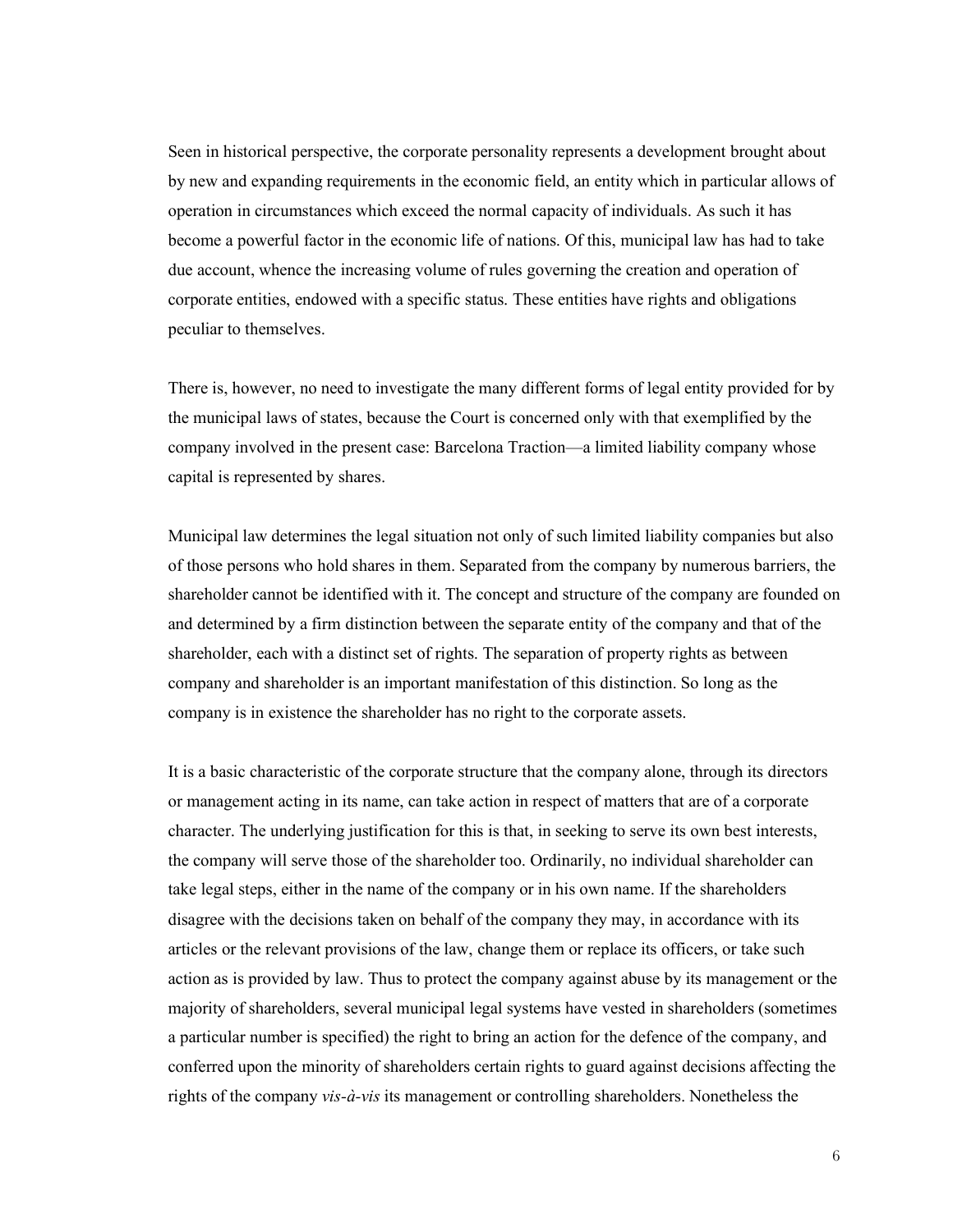shareholders' rights in relation to the company and its assets remain limited, this being, moreover, a corollary of the limited nature of their liability …

The Court noted that the rights of a company were not automatically the rights of the company's shareholders. As long as the company existed, it was a separate entity under domestic law (and hence under international law). Just because shareholders were indirectly harmed by a state's treatment of a company did not mean that these shareholders had rights that were violated by the state.

Notwithstanding the separate corporate personality, a wrong done to the company frequently causes prejudice to its shareholders. But the mere fact that damage is sustained by both company and shareholder does not imply that both are entitled to claim compensation. Thus no legal conclusion can be drawn from the fact that the same event caused damage simultaneously affecting several natural or juristic persons … Whenever a shareholder's interests are harmed by an act done to the company, it is to the latter that he must look to institute appropriate action; for although two separate entities may have suffered from the same wrong, it is only one entity whose rights have been infringed.

However, it has been argued in the present case that a company represents purely a means of achieving the economic purpose of its members, namely the shareholders, while they themselves constitute in fact the reality behind it. It has furthermore been repeatedly emphasized that there exists between a company and its shareholders a relationship describable as a community of destiny. The alleged acts may have been directed at the company and not the shareholders, but only in a formal sense: in reality, company and shareholders are so closely interconnected that prejudicial acts committed against the former necessarily wrong the latter; hence any acts directed against a company can be conceived as directed against its shareholders, because both can be considered in substance, i.e., from the economic viewpoint, identical. Yet even if a company is no more than a means for its shareholders to achieve their economic purpose, so long as it is *in esse* it enjoys an independent existence. Therefore the interests of the shareholders are both separable and indeed separated from those of the company, so that the possibility of their diverging cannot be denied.

It has also been contended that the measures complained of, although taken with respect to Barcelona Traction and causing it direct damage, constituted an unlawful act *vis-à-vis* Belgium, because they also, though indirectly, caused damage to the Belgian shareholders in Barcelona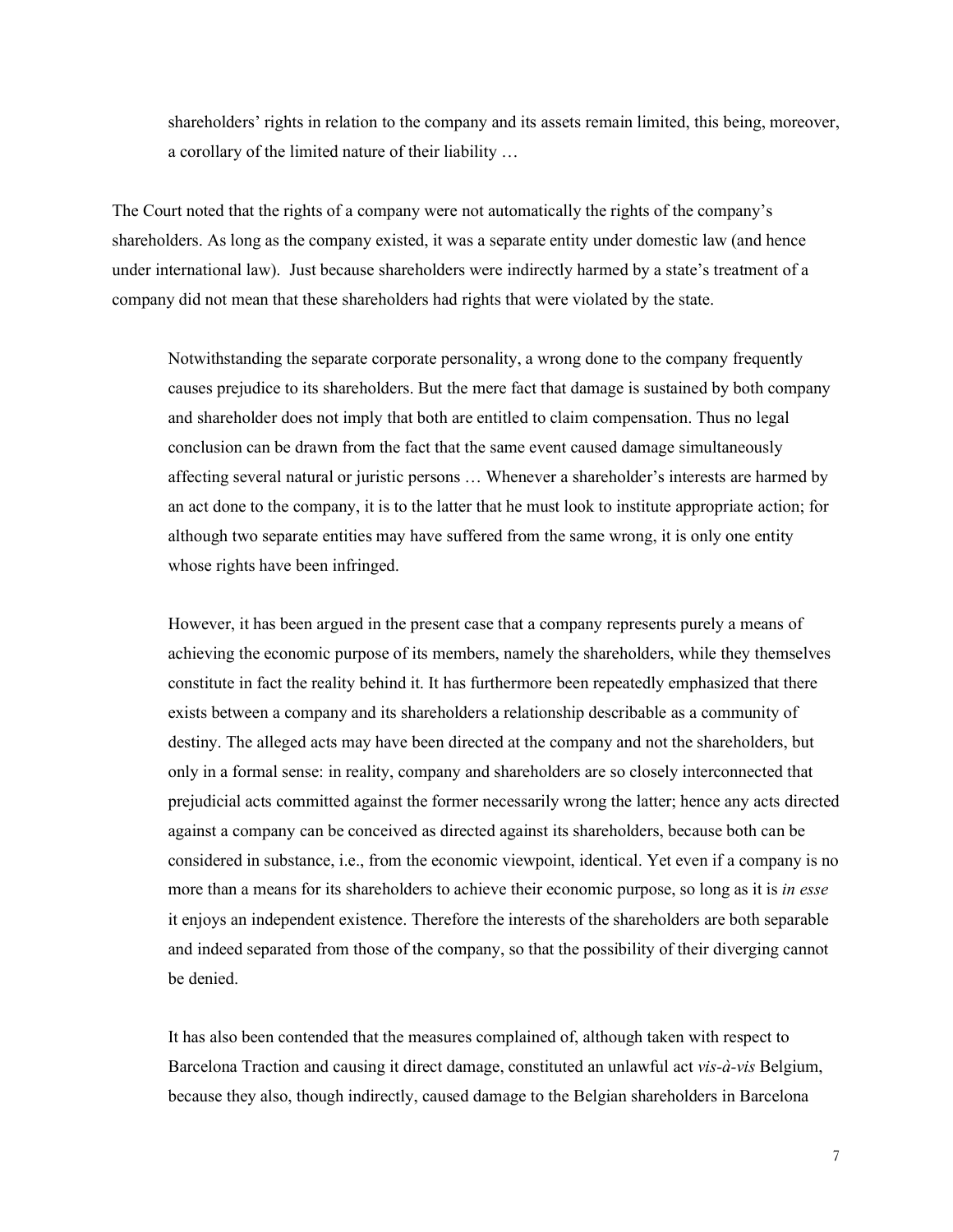Traction. This again is merely a different way of presenting the distinction between injury in respect of a right and injury to a simple interest. But, as the Court has indicated, evidence that damage was suffered does not *ipso facto* justify a diplomatic claim. Persons suffer damage or harm in most varied circumstances. This in itself does not involve the obligation to make reparation. Not a mere interest affected, but solely a right infringed involves responsibility, so that an act directed against and infringing only the company's rights does not involve responsibility towards the shareholders, even if their interests are affected.

The ICJ then noted that domestic law did not create an absolute separation between a company and its shareholders. In some special circumstances, shareholders could be accountable for the acts of their company, and vice versa. This practice of disregarding the difference between a company and its shareholders is often described as "lifting the corporate veil."

Forms of incorporation and their legal personality have sometimes not been employed for the sole purposes they were originally intended to serve; sometimes the corporate entity has been unable to protect the rights of those who entrusted their financial resources to it; thus inevitably there have arisen dangers of abuse, as in the case of many other institutions of law. Here, then, as elsewhere, the law, confronted with economic realities, has had to provide protective measures and remedies in the interests of those within the corporate entity as well as of those outside who have dealings with it: the law has recognized that the independent existence of the legal entity cannot be treated as an absolute. It is in this context that the process of "lifting the corporate veil" or "disregarding the legal entity" has been found justified and equitable in certain circumstances or for certain purposes. The wealth of practice already accumulated on the subject in municipal law indicates that the veil is lifted, for instance, to prevent the misuse of the privileges of legal personality, as in certain cases of fraud or malfeasance, to protect third persons such as a creditor or purchaser, or to prevent the evasion of legal requirements or of obligations.

Hence the lifting of the veil is more frequently employed from without, in the interest of those dealing with the corporate entity. However, it has also been operated from within, in the interest of—among others—the shareholders, but only in exceptional circumstances.

The Court acknowledged that international law might also allow a court to disregard the legal "veil" that separates a company from its shareholders. It speculated that two "special circumstances" might allow this to occur.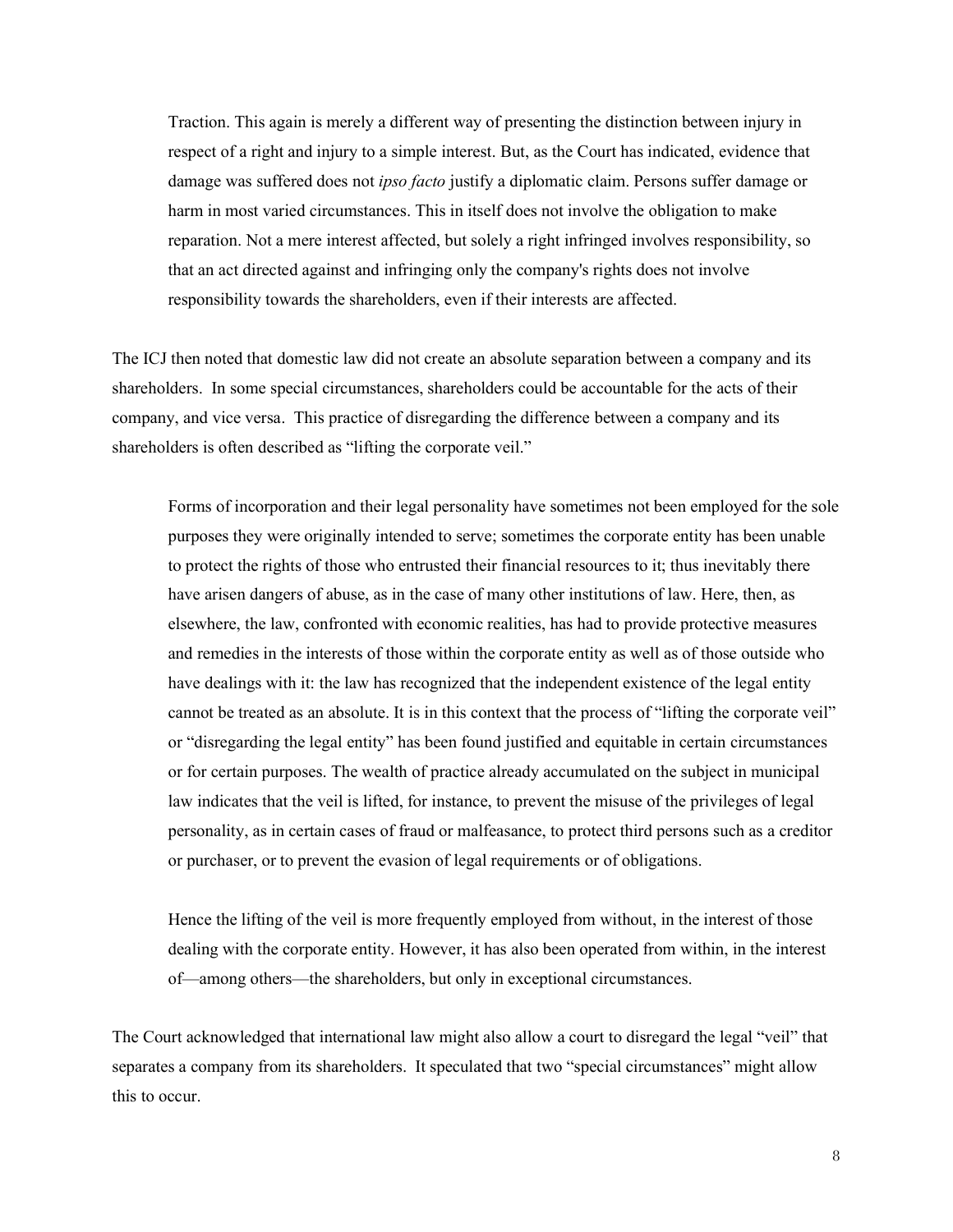In accordance with the principle expounded above, the process of lifting the veil, being an exceptional one admitted by municipal law in respect of an institution of its own making, is equally admissible to play a similar role in international law. It follows that on the international plane also there may in principle be special circumstances which justify the lifting of the veil in the interest of shareholders … In this connection two particular situations must be studied: the case of the company having ceased to exist and the case of the company's national state lacking capacity to take action on its behalf …

The Court considered the first possible "special circumstance"—perhaps the "veil" could be lifted if the company no longer existed. However, the Court noted that Barcelona Traction still existed under Canadian law.

Barcelona Traction has lost all of its assets in Spain, and was placed in receivership in Canada, a receiver and manager having been appointed. It is common ground that from the economic viewpoint the company has been entirely paralyzed. It has been deprived of all its Spanish sources of income, and the Belgian government has asserted that the company could no longer find the funds for its legal defence, so that these had to be supplied by the shareholders.

It cannot however, be contended that the corporate entity of the company has ceased to exist, or that it has lost its capacity to take corporate action. It was free to exercise such capacity in the Spanish courts and did in fact do so. It has not become incapable in law of defending its own rights and the interests of the shareholders. In particular, a precarious financial situation cannot be equated with the demise of the corporate entity, which is the hypothesis under consideration: the company's status in law is alone relevant, and not its economic condition … Only in the event of the legal demise of the company are the shareholders deprived of the possibility of a remedy available through the company; it is only if they became deprived of all such possibility that an independent right of action for them and their government could arise.

In the present case, Barcelona Traction is in receivership in the country of incorporation … Though in receivership, the company continues to exist. Moreover, it is a matter of public record that the company's shares were quoted on the stock-market at a recent date … A manager was appointed in order to safeguard the company's rights; he has been in a position directly or indirectly to uphold them. Thus, even if the company is limited in its activity after being placed in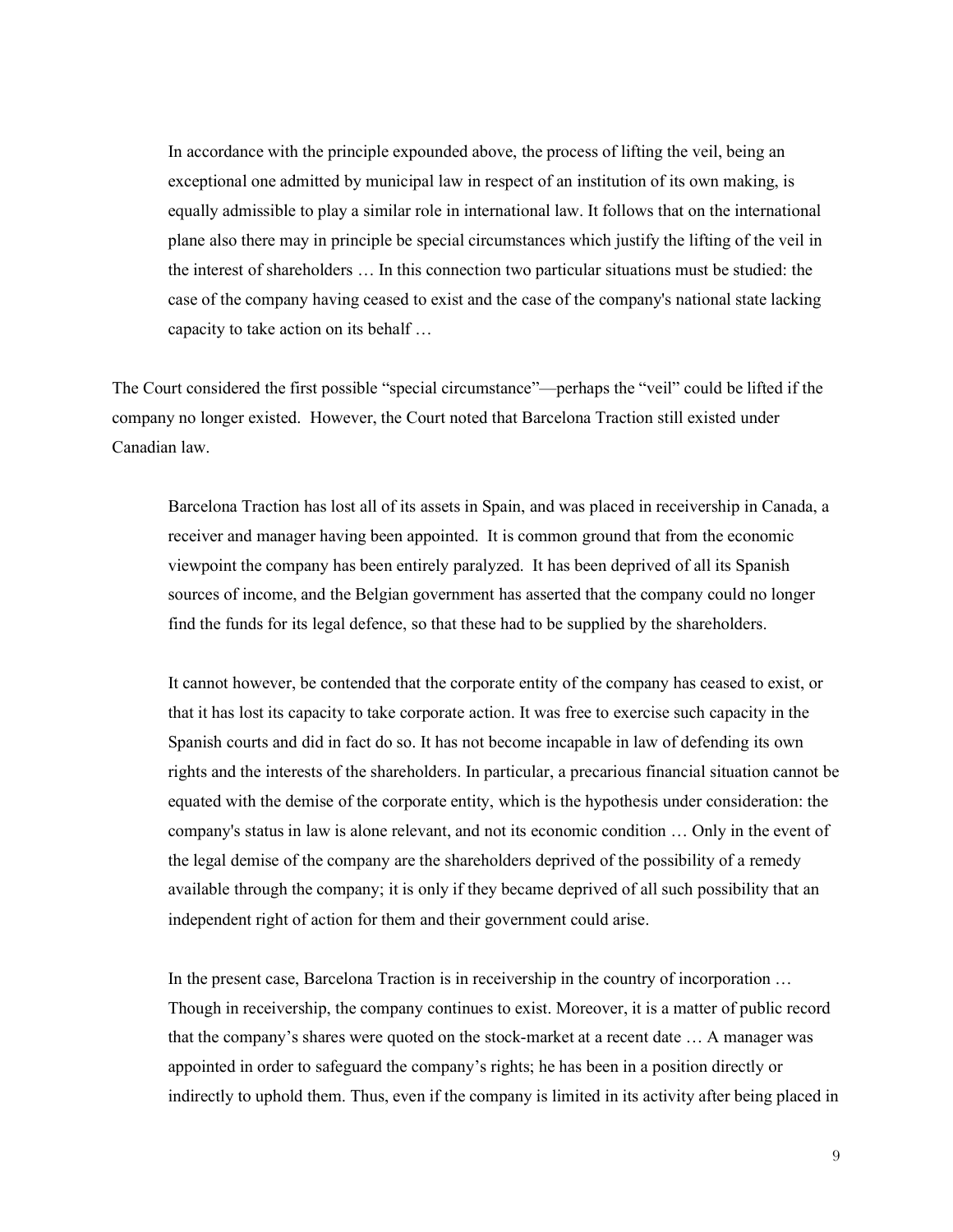receivership, there can be no doubt that it has retained its legal capacity and that the power to exercise it is vested in the manager appointed by the Canadian courts.

The Court then considered the second possible "special circumstance"—perhaps the "veil" could be lifted if a company's national state could not take action to protect the company. The Court noted that Canada was Barcelona Traction's national state. It then noted that Canada could (and did) take action to protect the company.

The Court will now turn to the second possibility, that of the lack of capacity of the company's national state to act on its behalf. The first question which must be asked here is whether Canada—the third apex of the triangular relationship—is, in law, the national state of Barcelona Traction.

In allocating corporate entities to states for purposes of diplomatic protection, international law is based, but only to a limited extent, on an analogy with the rules governing the nationality of individuals. The traditional rule attributes the right of diplomatic protection of a corporate entity to the state under the laws of which it is incorporated and in whose territory it has its registered office. These two criteria have been confirmed by long practice and by numerous international instruments. This notwithstanding, further or different links are at times said to be required in order that a right of diplomatic protection should exist. Indeed, it has been the practice of some states to give a company incorporated under their law diplomatic protection solely when it has its seat … or management or centre of control in their territory, or when a majority or a substantial proportion of the shares has been owned by nationals of the state concerned. Only then, it has been held, does there exist between the corporation and the state in question a genuine connection … However, in the particular field of the diplomatic protection of corporate entities, no absolute test of the "genuine connection" has found general acceptance. Such tests as have been applied are of a relative nature, and sometimes links with one state have had to be weighed against those with another  $\ldots$ 

In the present case, it is not disputed that the company was incorporated in Canada and has its registered office in that country. The incorporation of the company under the law of Canada was an act of free choice. Not only did the founders of the company seek its incorporation under Canadian law but it has remained under that law for a period of over 50 years. It has maintained in Canada its registered office, its accounts and its share registers. Board meetings were held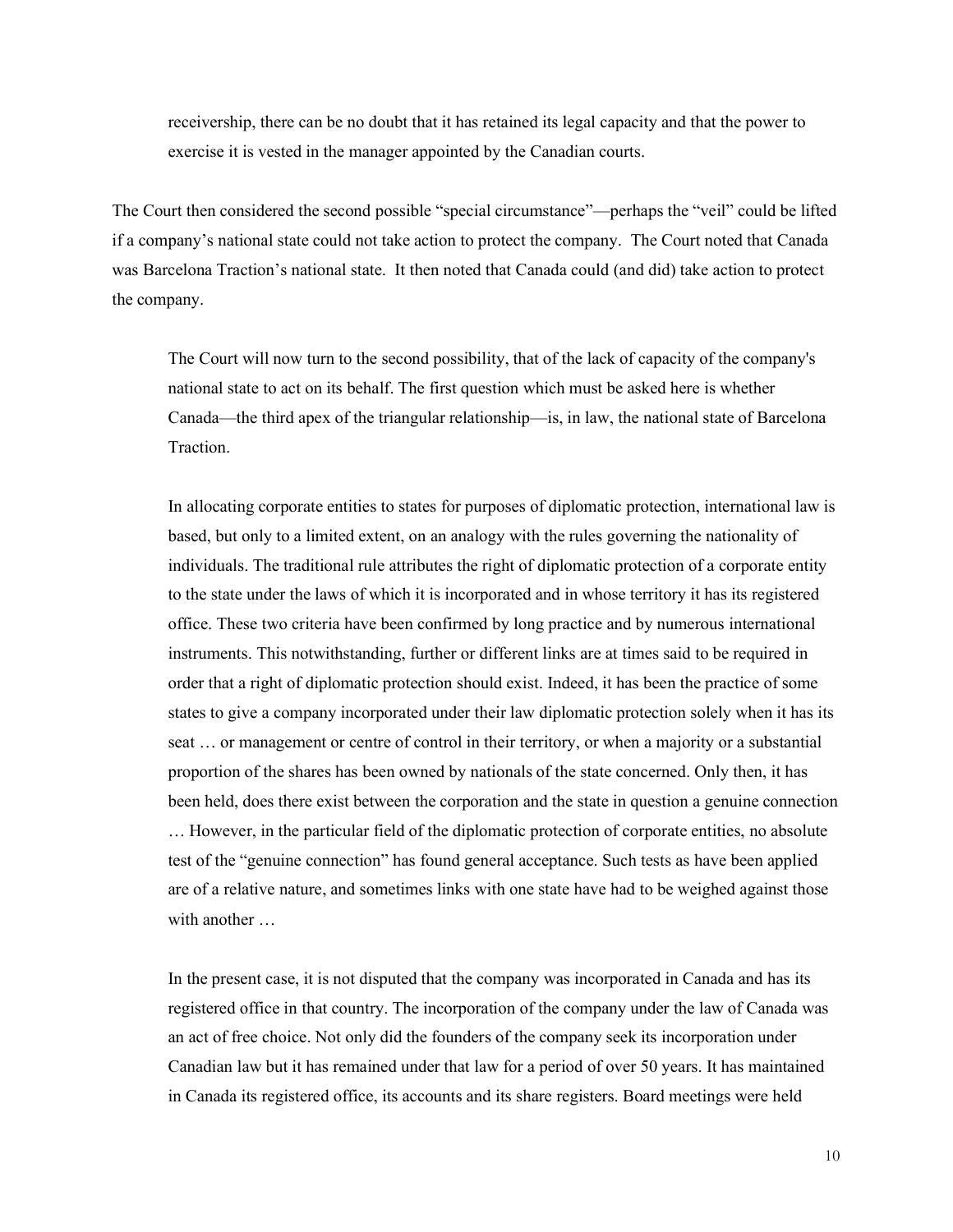there for many years; it has been listed in the records of the Canadian tax authorities. Thus a close and permanent connection has been established, fortified by the passage of over half a century. This connection is in no way weakened by the fact that the company engaged from the very outset in commercial activities outside Canada, for that was its declared object. Barcelona Traction's links with Canada are thus manifold …

The Belgian government admitted the Canadian character of the company in the course of the present proceedings. It explicitly stated that Barcelona Traction was a company of neither Spanish nor Belgian nationality but a Canadian company incorporated in Canada. The Belgian government has even conceded that it was not concerned with the injury suffered by Barcelona Traction itself, since that was Canada's affair.

The Canadian government itself, which never appears to have doubted its right to intervene on the company's behalf, exercised the protection of Barcelona Traction by diplomatic representation for a number of years … From 1948 onwards the Canadian government made to the Spanish government numerous representations which cannot be viewed otherwise than as the exercise of diplomatic protection in respect of the Barcelona Traction Company. Therefore this was not a case where diplomatic protection was refused or remained in the sphere of fiction. It is also clear that over the whole period of its diplomatic activity the Canadian government proceeded in full knowledge of the Belgian attitude and activity.

The Court then noted that the Canadian government was no longer working to protect the company. The Court argued that states had the right to give diplomatic protection, but individuals and companies did not have a right to receive diplomatic protection.

It is true that at a certain point the Canadian government ceased to act on behalf of Barcelona Traction, for reasons which have not been fully revealed … The Canadian government has nonetheless retained its capacity to exercise diplomatic protection; no legal impediment has prevented it from doing so: no fact has arisen to render this protection impossible. It has discontinued its action of its own free will.

The Court would here observe that, within the limits prescribed by international law, a state may exercise diplomatic protection by whatever means and to whatever extent it thinks fit, for it is its own right that the state is asserting. Should the natural or legal persons on whose behalf it is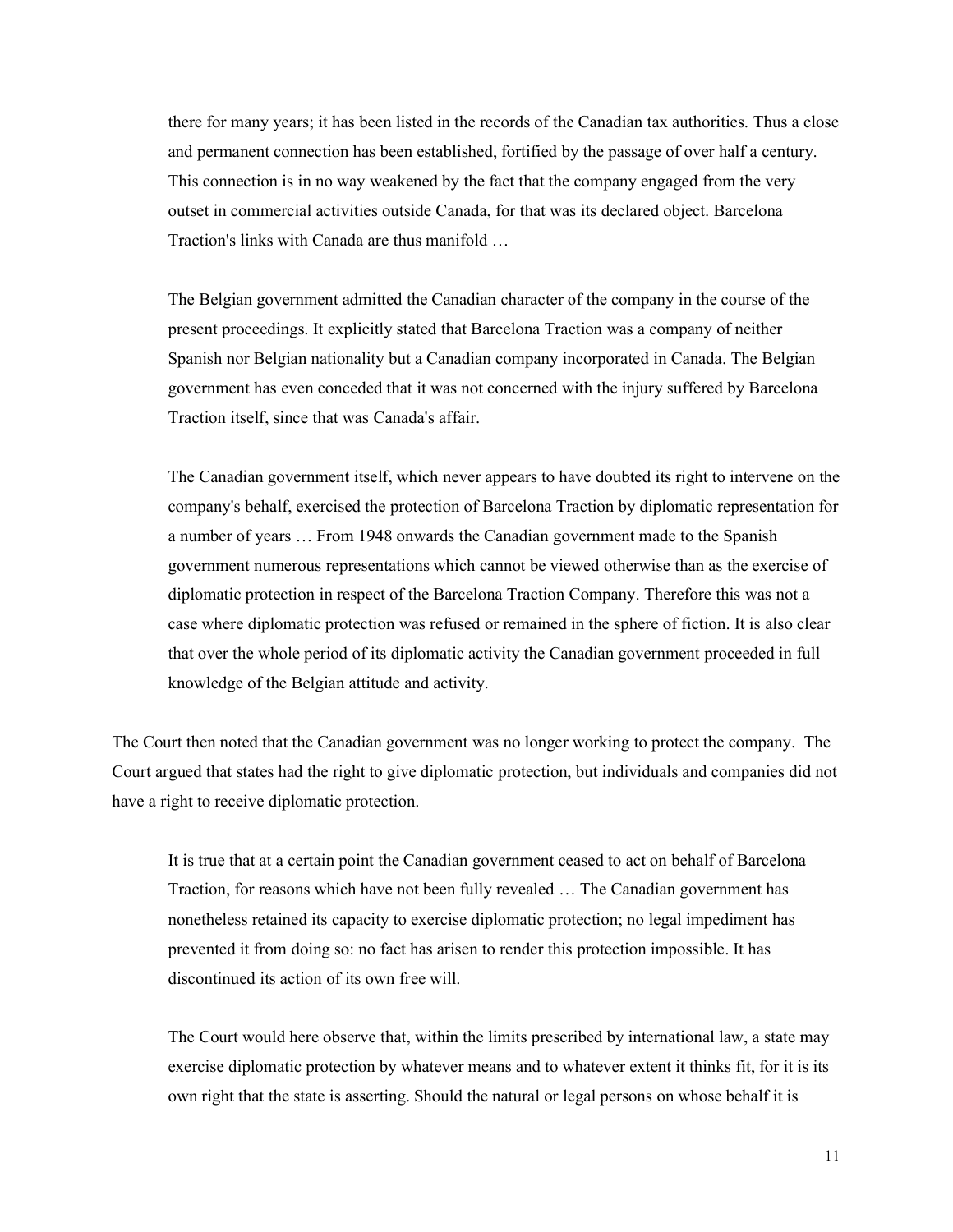acting consider that their rights are not adequately protected, they have no remedy in international law. All they can do is to resort to municipal law, if means are available, with a view to furthering their cause or obtaining redress. The municipal legislator may lay upon the state an obligation to protect its citizens abroad, and may also confer upon the national a right to demand the performance of that obligation, and clothe the right with corresponding sanctions. However, all these questions remain within the province of municipal law and do not affect the position internationally.

The state must be viewed as the sole judge to decide whether its protection will be granted, to what extent it is granted, and when it will cease. It retains in this respect a discretionary power the exercise of which may be determined by considerations of a political or other nature, unrelated to the particular case. Since the claim of the state is not identical with that of the individual or corporate person whose cause is espoused, the state enjoys complete freedom of action. Whatever the reasons for any change of attitude, the fact cannot in itself constitute a justification for the exercise of diplomatic protection by another government …

At this point, the Court had decided that Belgian shareholders did not have a legal right that was violated by Spain. So the next question that the Court asked was whether Belgium had a legal right that was violated by Spain. Namely, did Belgium's economic interest in the dispute give it a legal interest?

The Belgian government would be entitled to bring a claim if it could show that one of its rights had been infringed and that the acts complained of involved the breach of an international obligation arising out of a treaty or a general rule of law. The opinion has been expressed that a claim can accordingly be made when investments by a state's nationals abroad are thus prejudicially affected, and that since such investments are part of a state's national economic resources, any prejudice to them directly involves the economic interest of the state.

Governments have been known to intervene in such circumstances not only when their interests were affected, but also when they were threatened. However, it must be stressed that this type of action is quite different from and outside the field of diplomatic protection. When a state admits into its territory foreign investments or foreign nationals it is … bound to extend to them the protection of the law. However, it does not thereby become an insurer of that part of another state's wealth which these investments represent. Every investment of this kind carries certain risks. The real question is whether a right has been violated, which right could only be the right of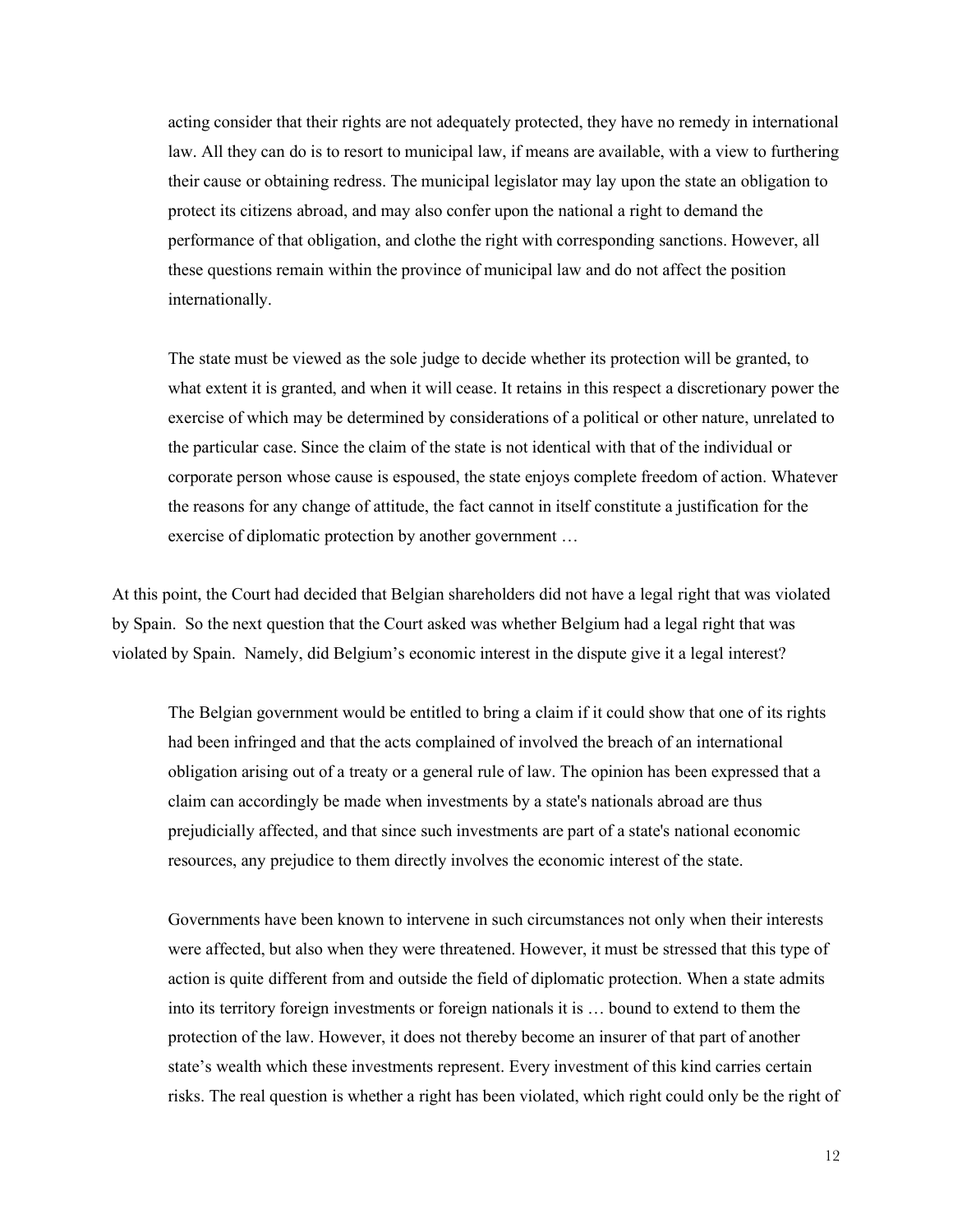the state to have its nationals enjoy a certain treatment guaranteed by general international law, in the absence of a treaty applicable to the particular case …

It follows from what has already been stated above that, where it is a question of an unlawful act committed against a company representing foreign capital, the general rule of international law authorizes the national state of the company alone to make a claim.

Finally, the Court acknowledged that it was problematic that international law did not have more developed rules for multinational corporations. However, the Court emphasized that allowing Belgium to sue would threaten the principle of consent. In particular, the Court noted that Belgium had not signed an international treaty with either Canada or Spain that gave rights to shareholders.

Considering the important developments of the last half-century, the growth of foreign investments and the expansion of the international activities of corporations, in particular of holding companies, which are often multinational, and considering the way in which the economic interests of states have proliferated, it may at first sight appear surprising that the evolution of law has not gone further and that no generally accepted rules in the matter have crystallized on the international plane. Nevertheless, a more thorough examination of the facts shows that the law on the subject has been formed in a period characterized by an intense conflict of systems and interests. It is essentially bilateral relations which have been concerned, relations in which the rights of both the state exercising diplomatic protection and the state in respect of which protection is sought have had to be safeguarded. Here as elsewhere, a body of rules could only have developed with the consent of those concerned. The difficulties encountered have been reflected in the evolution of the law on the subject.

Thus, in the present state of the law, the protection of shareholders requires that recourse be had to treaty stipulations or special agreements directly concluded between the private investor and the state in which the investment is placed. States ever more frequently provide for such protection, in both bilateral and multilateral relations, either by means of special instruments or within the framework of wider economic arrangements. Indeed, whether in the form of multilateral or bilateral treaties between states, or in that of agreements between states and companies, there has since the Second World War been considerable development in the protection of foreign investments. The instruments in question contain provisions as to jurisdiction and procedure in case of disputes concerning the treatment of investing companies by